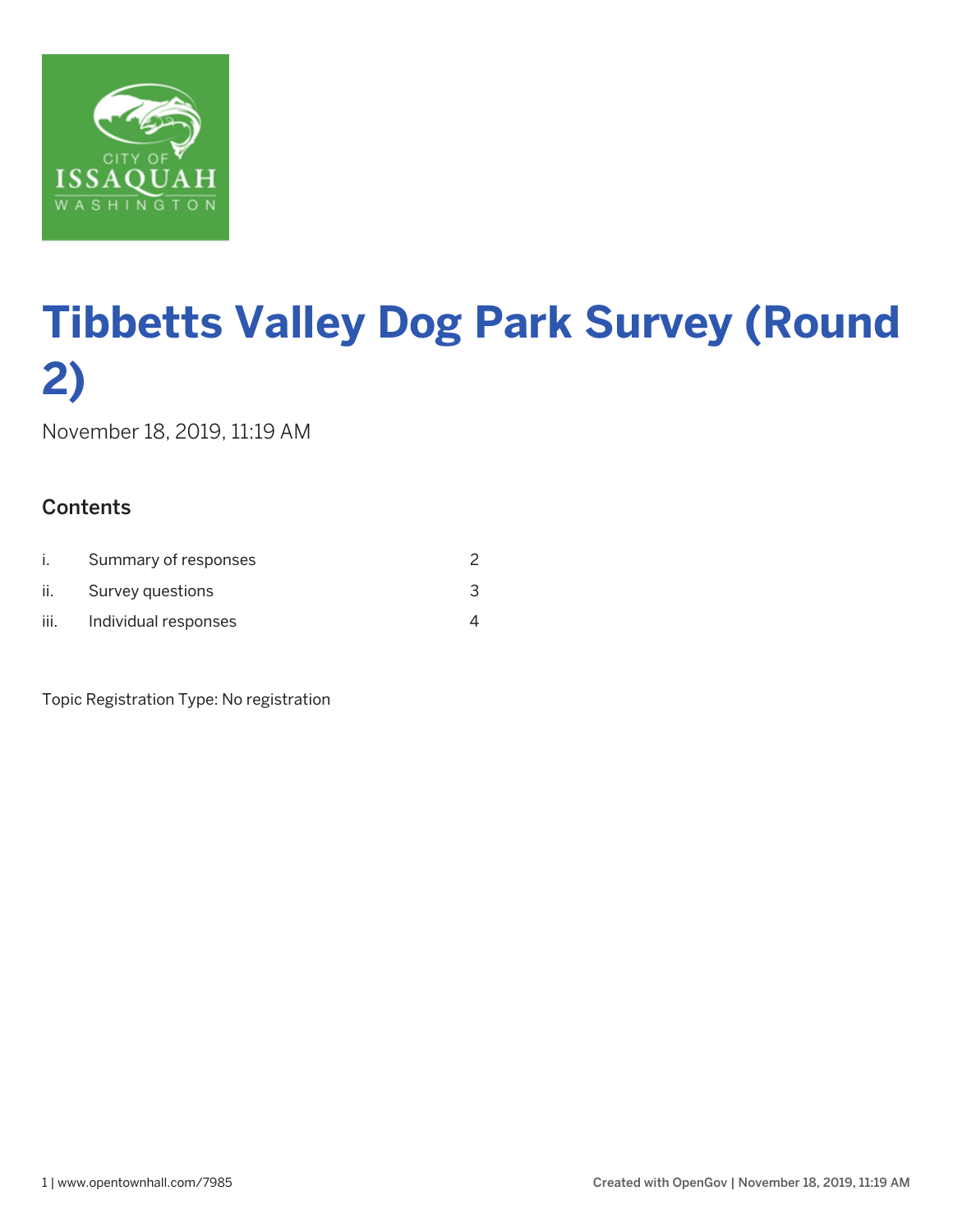Does this proposed design meet your needs for a dog park?

## **Summary Of Responses**

Topic Registration Type: No registration

| As of November 18, 2019, 11:19 AM, this forum had: Topic Start |     |                            | <b>Topic End</b>            |
|----------------------------------------------------------------|-----|----------------------------|-----------------------------|
| Attendees:                                                     | 209 | November 1, 2019, 11:35 AM | November 18, 2019, 11:19 AM |
| Responses:                                                     | 122 |                            |                             |
| Hours of Public Comment:                                       | 6.1 |                            |                             |

#### QUESTION 1

**Does this proposed design (a blend of Concepts A & B) meet your needs for a dog park at the Tibbetts Valley site?**



## QUESTION 2

| Do you have any other thoughts or comments? |    |  |  |
|---------------------------------------------|----|--|--|
| Answered                                    | 61 |  |  |
| Skipped                                     | 61 |  |  |

- **also** area areas could do **dog dogs from** future get **great** having **issaquah** like looks **love more** one **other** owners park **paw please** poop s **shy** small so **space station t than thank up** use very **wash** waste **what**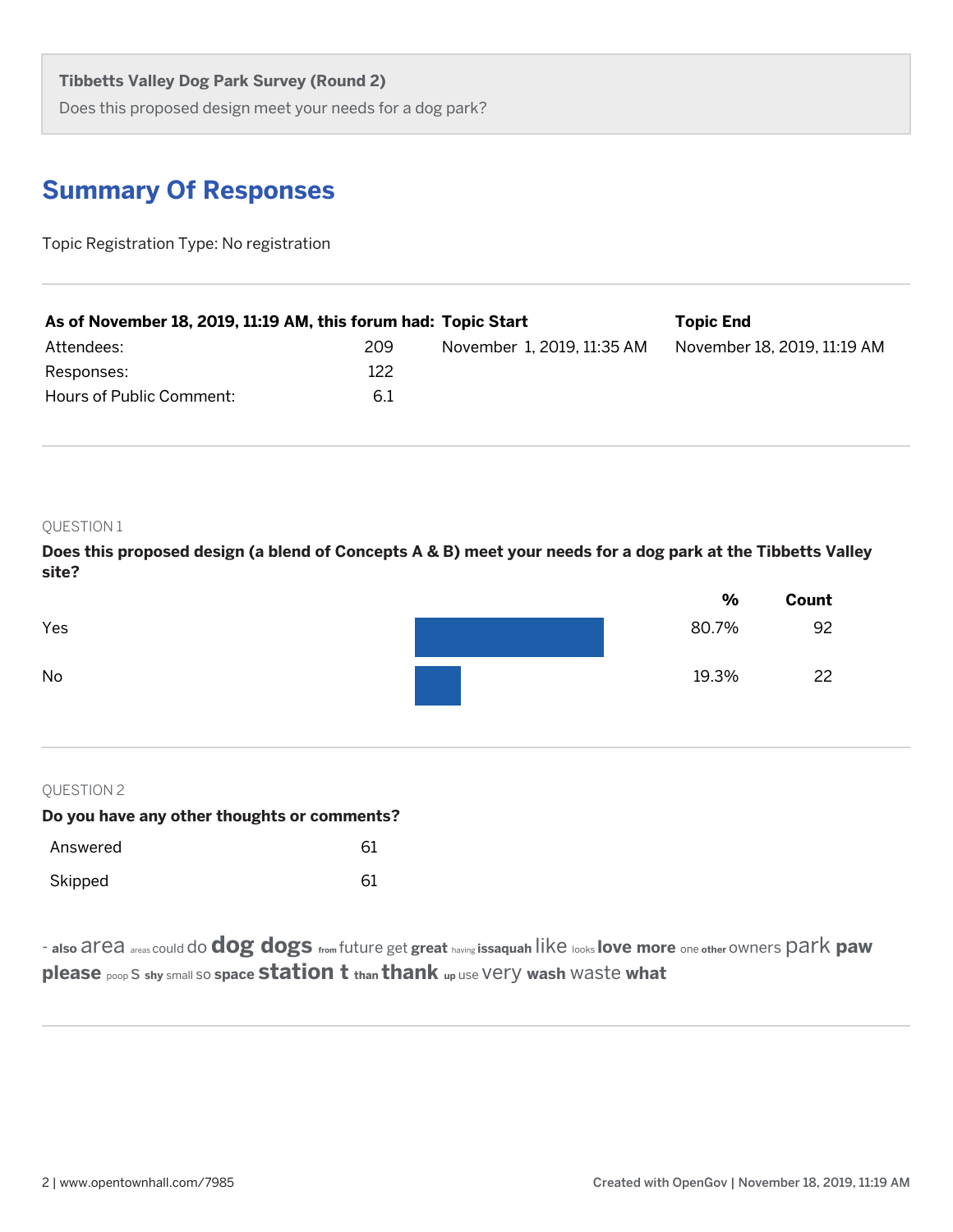Does this proposed design meet your needs for a dog park?

## **Survey Questions**

QUESTION 1

**Does this proposed design (a blend of Concepts A & B) meet your needs for a dog park at the Tibbetts Valley site?**

- Yes
- No

### QUESTION 2

**Do you have any other thoughts or comments?**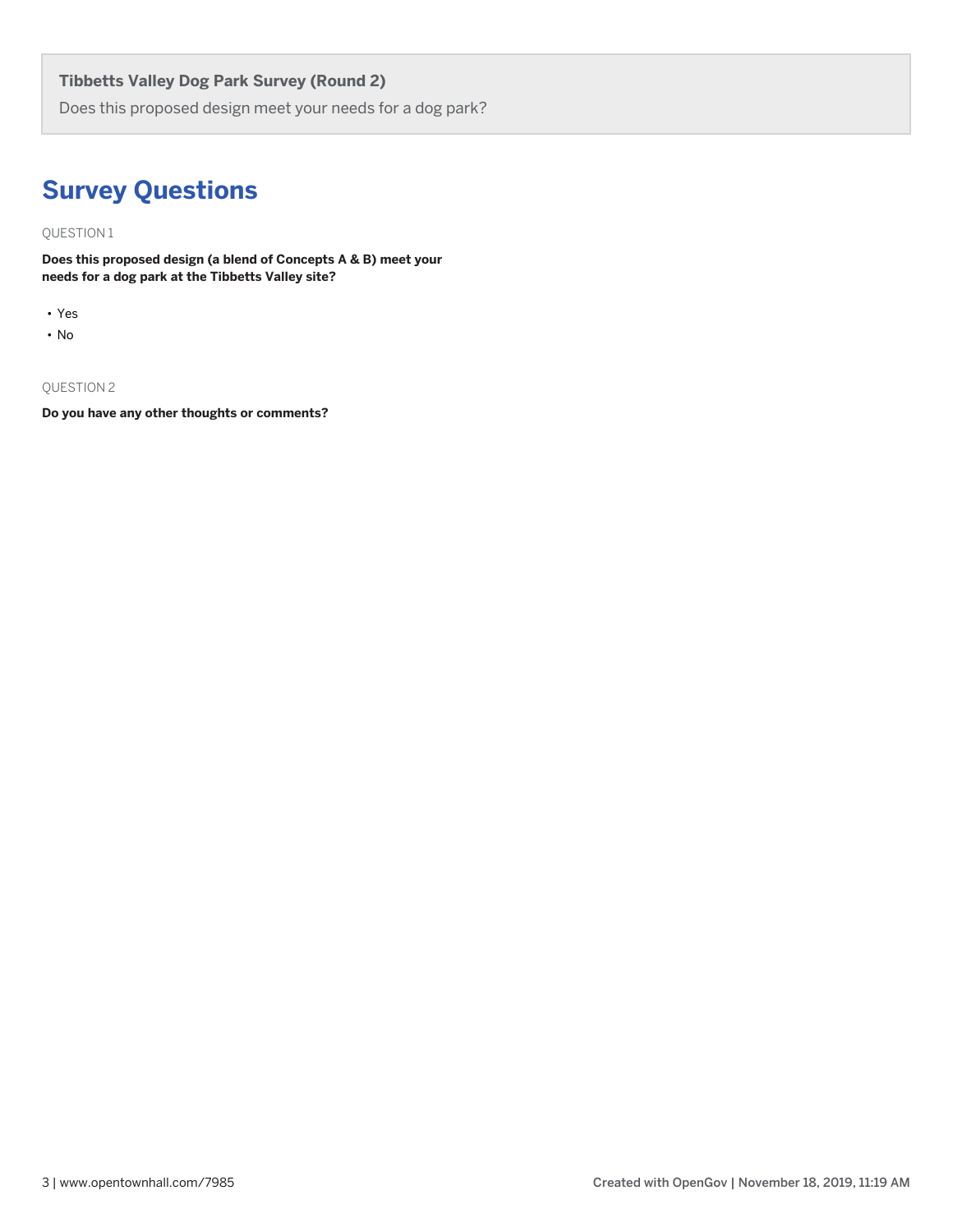Does this proposed design meet your needs for a dog park?

## **Individual Responses**

Topic Registration Type: No registration

## **Name not available** November 1, 2019, 1:55 PM

**Question 1**

• Yes

#### **Question 2**

No response

## **Name not available**

November 1, 2019, 1:57 PM

#### **Question 1**

• Yes

#### **Question 2**

This is a great, solid perimeter fence, and maximum open area for the dogs to get us started. It will be awesome.

I love the "80/20" rule. For me, this proposal is way more than 80% perfect. It respects the adjoining neighborhood with the upper entrance plus more expensive fencing & landscaping. And there's room in the middle to potentially grow in the future as budget and the "sweat equity" of the "Friends of the Dog Park" permits.

I am eager to see this get started. Thanks for listening.

## **Name not available**

November 1, 2019, 2:01 PM

#### **Question 1**

• Yes

### **Question 2**

Do you include covered human areas for rainy days?

## **Name not available**

November 1, 2019, 2:10 PM

#### **Question 1**

• Yes

#### **Question 2**

Please clarify where the entry points are. I assume there are two from SR 900, and one from the existing playground near the ball fields. Am I correct?

#### **Name not available**

November 1, 2019, 2:13 PM

#### **Question 1**

• Yes

#### **Question 2**

dog water station and waste station at 2nd entrance would be valuable.

#### **Name not available**

November 1, 2019, 2:23 PM

#### **Question 1**

• Yes

#### **Question 2**

No response

## **Name not available**

November 1, 2019, 2:23 PM

#### **Question 1**

• Yes

#### **Question 2**

I'd recommend having multiple dog waste/trash cans. Thank you for including the paw wash station, that will be very important given the suggested improvements to start will see mud.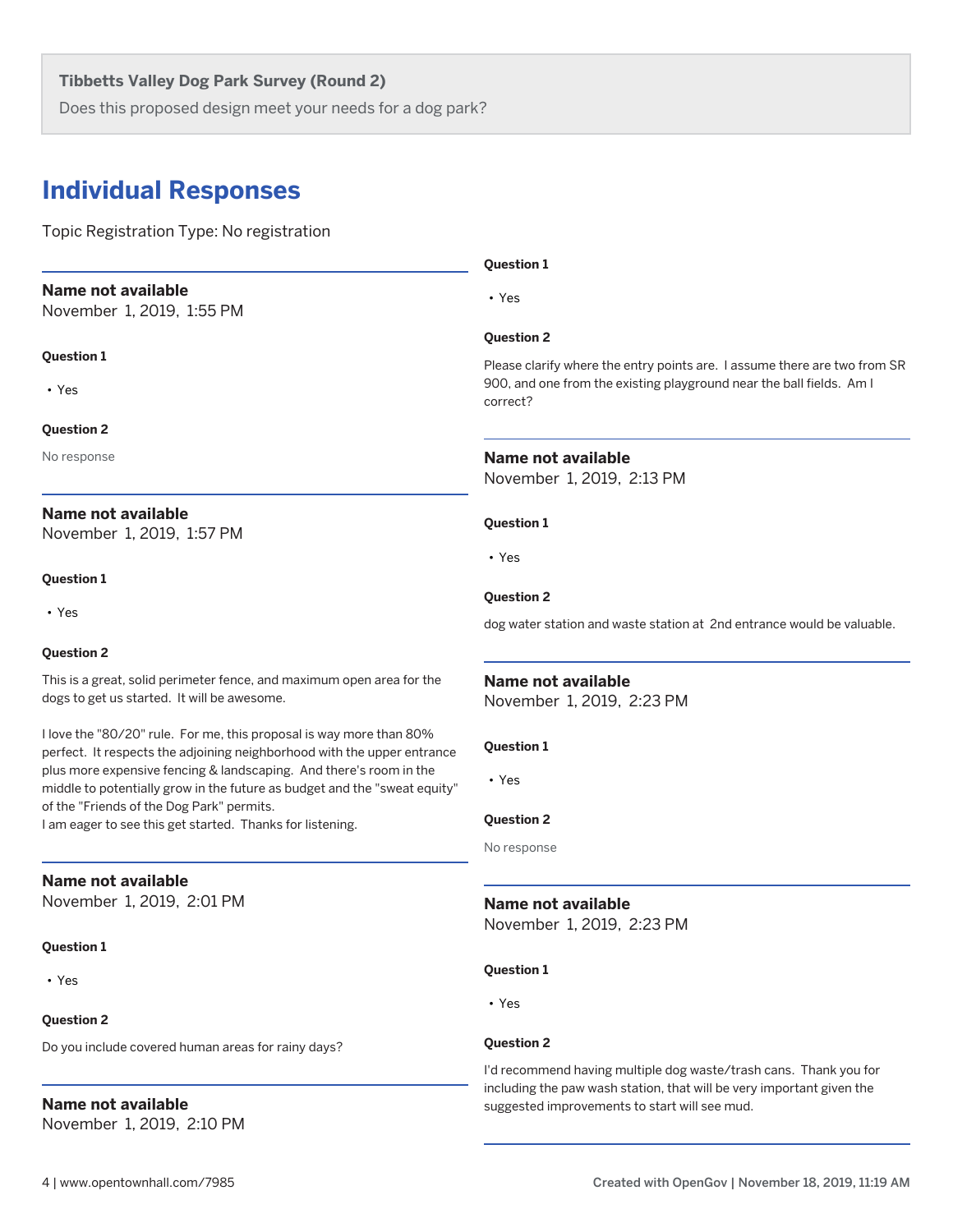Does this proposed design meet your needs for a dog park?

#### **Name not available**

November 1, 2019, 2:34 PM

#### **Question 1**

• Yes

#### **Question 2**

No response

## **Name not available**

November 1, 2019, 3:01 PM

#### **Question 1**

• Yes

#### **Question 2**

No response

## **Name not available**

November 1, 2019, 3:05 PM

#### **Question 1**

• Yes

#### **Question 2**

No response

## **Name not available**

November 1, 2019, 3:18 PM

#### **Question 1**

• Yes

#### **Question 2**

No response

## **Name not available**

November 1, 2019, 3:28 PM

#### **Question 1**

• Yes

#### **Question 2**

No response

## **Name not available**

November 1, 2019, 3:32 PM

#### **Question 1**

• No

#### **Question 2**

I presume that 12th Ave NW is running along the right hand side of this illustration. I am very much opposed to this project. As a non-dog owner I already experience an ample amount of barking and other dog-related problems in The Woods at Issaquah. Given the fact that the city is facing a 5.2 million dollar budgetary shortfall, I am flabbergasted that such an expensive and unnecessary project as this is even being considered. Please don't green light this dog park. If dog owners much have a park then perhaps it should be situated away from residential areas such as at Lake Sammamish State Park. Thank you.

## **Name not available**

November 1, 2019, 3:37 PM

**Question 1**

• Yes

#### **Question 2**

Please build!

## **Name not available**

November 1, 2019, 3:41 PM

#### **Question 1**

• Yes

## **Question 2**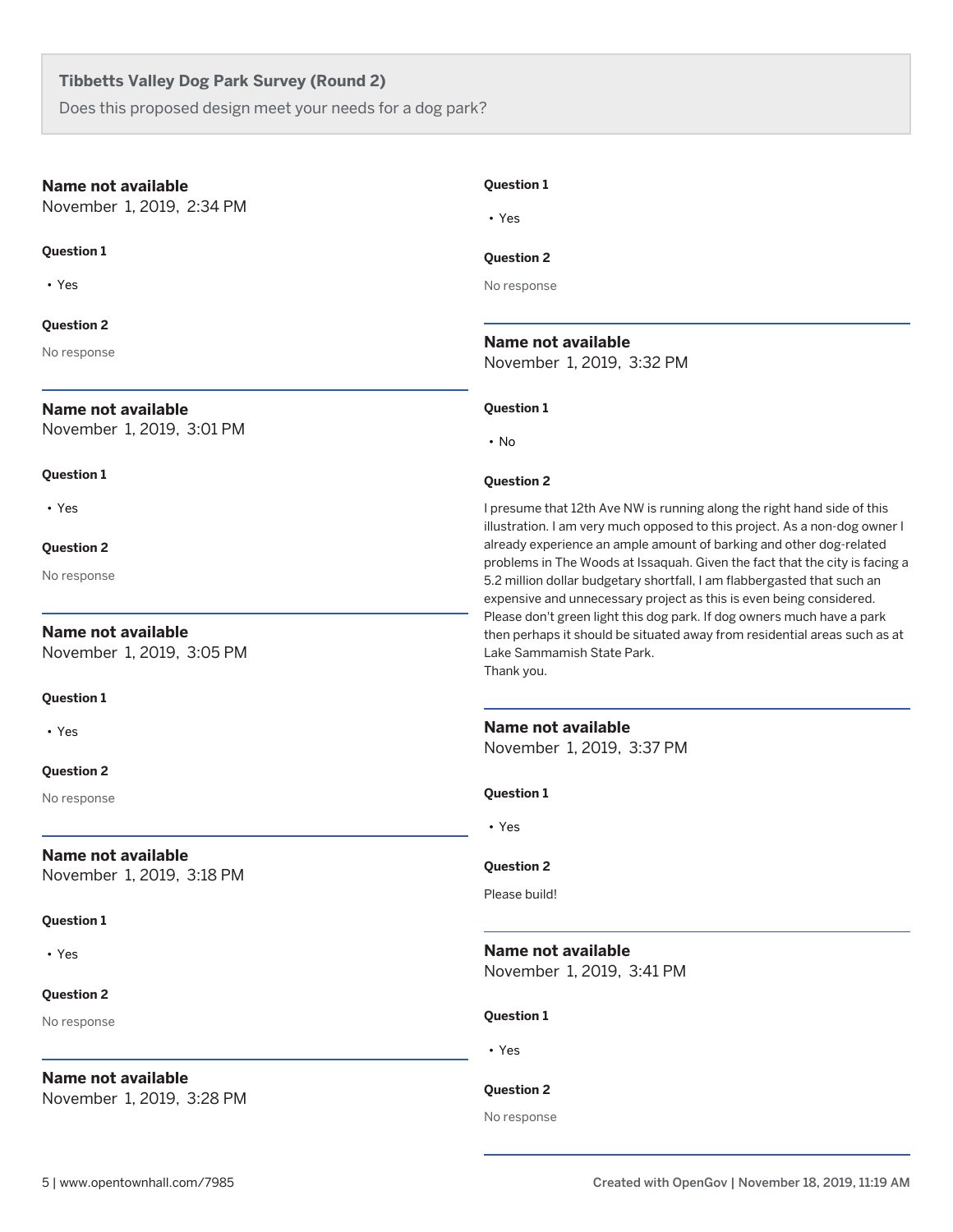Does this proposed design meet your needs for a dog park?

| Name not available                                     | <b>Question 1</b>                                                                                                                                |
|--------------------------------------------------------|--------------------------------------------------------------------------------------------------------------------------------------------------|
| November 1, 2019, 4:53 PM                              | $\cdot$ Yes                                                                                                                                      |
| <b>Question 1</b>                                      | <b>Question 2</b>                                                                                                                                |
| $\cdot$ Yes                                            | Please provide a covered spot for the owners to stand (lighting would be<br>an extra bonus) but would really love to use this during all weather |
| <b>Question 2</b>                                      | conditions! Thank you                                                                                                                            |
| No response                                            |                                                                                                                                                  |
|                                                        | Name not available                                                                                                                               |
| Name not available                                     | November 1, 2019, 9:53 PM                                                                                                                        |
| November 1, 2019, 5:23 PM                              | <b>Question 1</b>                                                                                                                                |
| <b>Question 1</b>                                      | $\cdot$ Yes                                                                                                                                      |
| No response                                            | <b>Question 2</b>                                                                                                                                |
| <b>Question 2</b>                                      | Love the blended design. Thank you!                                                                                                              |
| No response                                            |                                                                                                                                                  |
|                                                        | <b>Name not available</b>                                                                                                                        |
| <b>Name not available</b>                              | November 1, 2019, 10:23 PM                                                                                                                       |
| November 1, 2019, 6:50 PM                              |                                                                                                                                                  |
|                                                        | <b>Question 1</b>                                                                                                                                |
| <b>Question 1</b>                                      | No response                                                                                                                                      |
| • Yes                                                  | <b>Question 2</b>                                                                                                                                |
| <b>Question 2</b>                                      | Dog poop sack station? Anyone in charge on daily basis? Who cleans up                                                                            |
| No response                                            | because in areas now they don't. Are there hours because it is near<br>house and apartments/townhomes,/individual homes.                         |
|                                                        | I hope you have thought of this, a lot of dogs equals loads of both poop                                                                         |
| <b>Name not available</b><br>November 1, 2019, 6:56 PM | and extra noise.                                                                                                                                 |
| <b>Question 1</b>                                      | Name not available<br>November 2, 2019, 6:22 AM                                                                                                  |
| • Yes                                                  |                                                                                                                                                  |
|                                                        | <b>Question 1</b>                                                                                                                                |
| <b>Question 2</b>                                      |                                                                                                                                                  |
| No response                                            | • Yes                                                                                                                                            |
|                                                        | <b>Question 2</b>                                                                                                                                |
| <b>Name not available</b>                              | No response                                                                                                                                      |
| November 1, 2019, 7:19 PM                              |                                                                                                                                                  |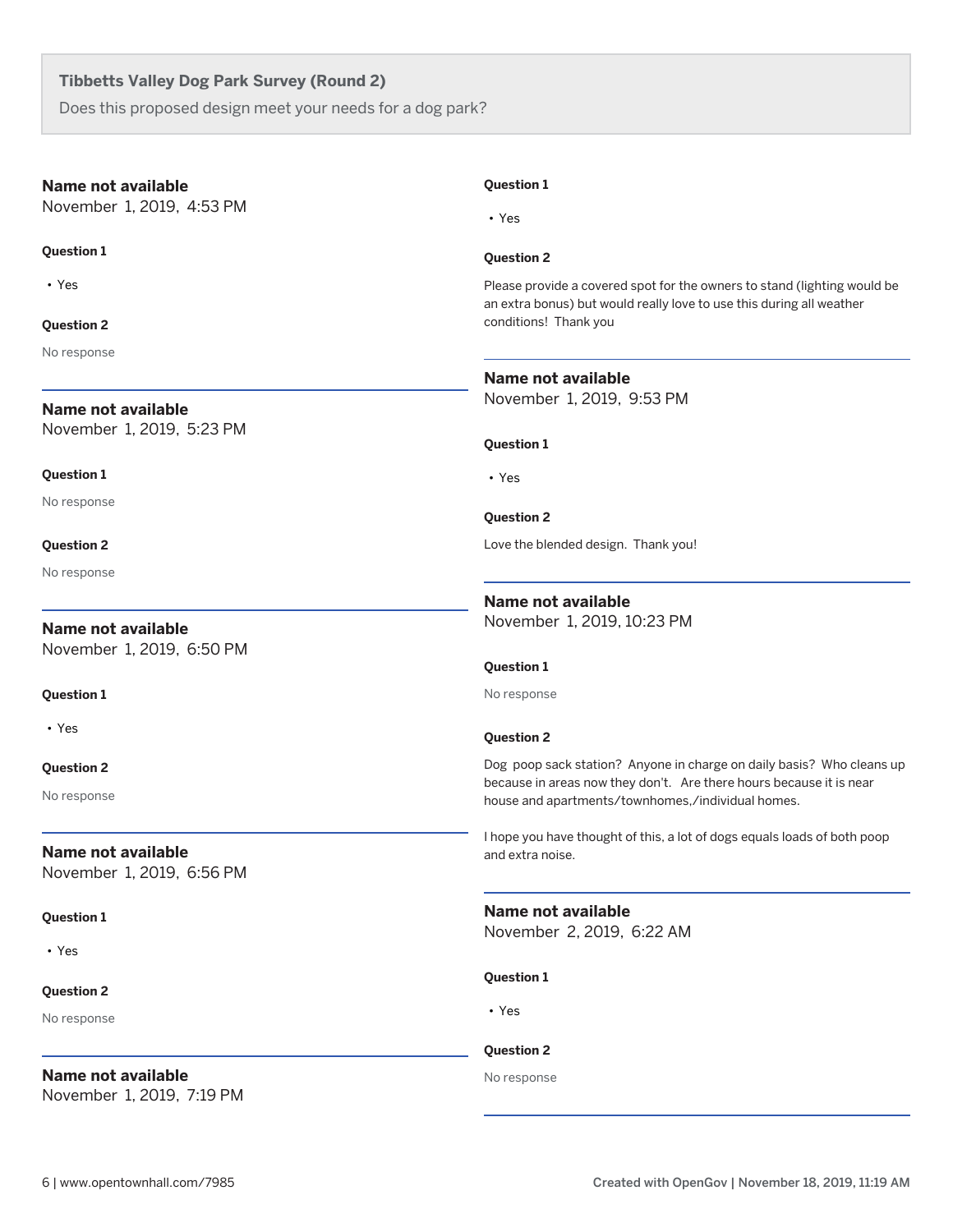Does this proposed design meet your needs for a dog park?

#### **Name not available**

November 2, 2019, 10:02 AM

#### **Question 1**

• Yes

#### **Question 2**

It looks as if the ADA accessible route ends the minute one enters the gate. Is there a paved path that at least gets a wheelchair INTO the dog park to a first bench area? No point in having an ADA route that doesn't continue slightly into the area of interest!

#### **Name not available**

November 2, 2019, 10:43 AM

#### **Question 1**

• Yes

#### **Question 2**

Please add rinse off area

## **Name not available**

November 2, 2019, 7:06 PM

#### **Question 1**

• Yes

#### **Question 2**

No response

## **Name not available**

November 2, 2019, 7:12 PM

#### **Question 1**

• Yes

#### **Question 2**

No response

#### **Name not available**

November 3, 2019, 7:33 PM

#### **Question 1**

• Yes

#### **Question 2**

This is the first I've heard about a off-leash dog park in Issaquah. I think it's fantastic. Thanks!

#### **Name not available**

November 4, 2019, 8:49 AM

#### **Question 1**

No response

### **Question 2**

No response

## **Name not available**

November 4, 2019, 8:56 AM

#### **Question 1**

• Yes

#### **Question 2**

No response

**Name not available** November 4, 2019, 4:23 PM

#### **Question 1**

• Yes

## **Question 2**

Easily accessible waste bags and trash cans throughout would encourage owners to clean up after their dogs. Forest-like spaces make it easy for owners to assume their dog's messes will naturally decompose, which does not happen quickly.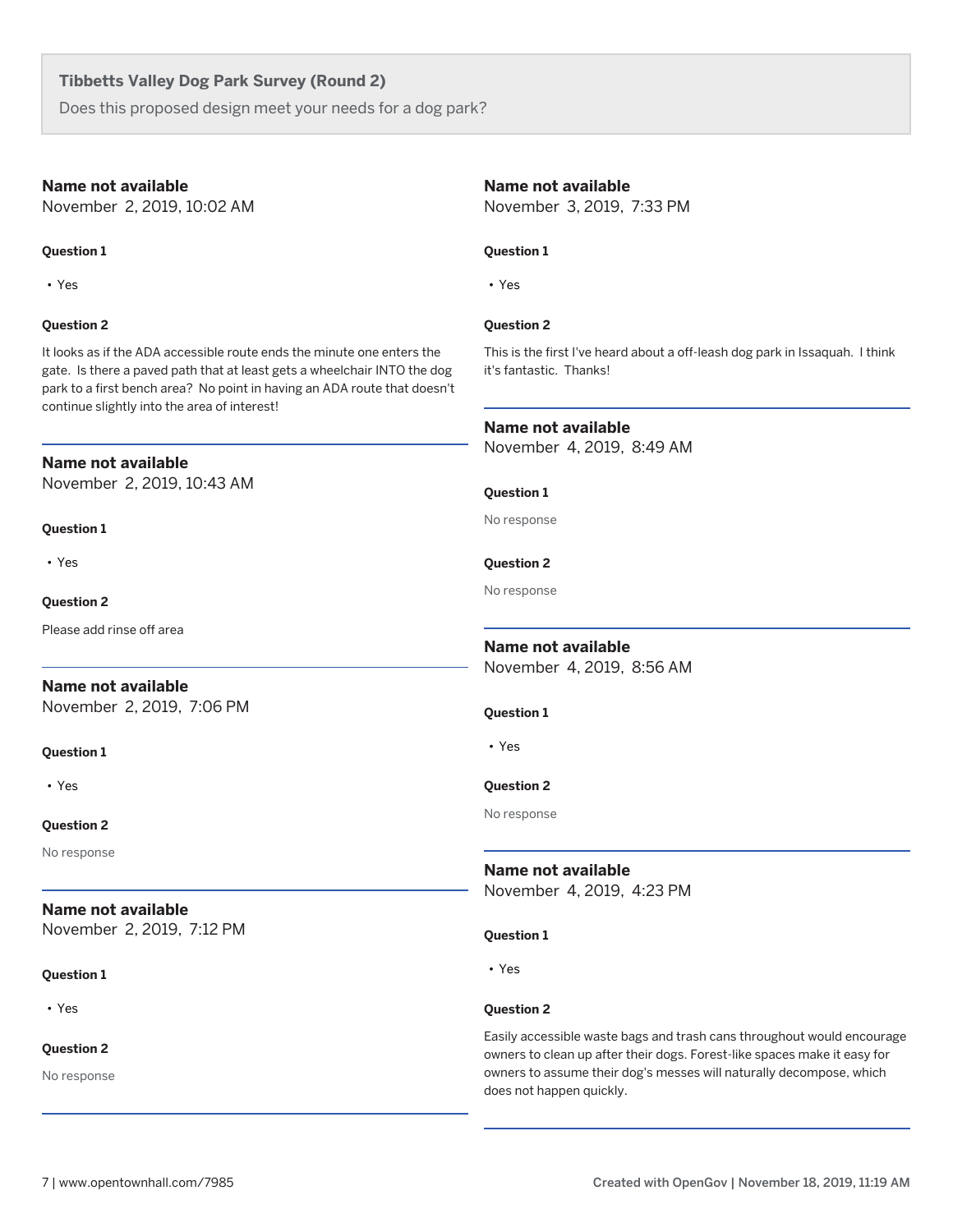Does this proposed design meet your needs for a dog park?

## **Name not available**

November 4, 2019, 4:23 PM

## **Question 1**

• Yes

## **Question 2**

Thank you for moving this forward! I hope you're looking at ways to enhance parking :)

## **Name not available**

November 4, 2019, 4:25 PM

## **Question 1**

• Yes

#### **Question 2**

I'd like to also know what lighting is being planned for the dog park area.

## **Name not available**

November 4, 2019, 4:28 PM

#### **Question 1**

• Yes

#### **Question 2**

No response

## **Name not available**

November 4, 2019, 4:32 PM

## **Question 1**

• Yes

## **Question 2**

Looks great!! I assume there will be poop bags available at all entries? Along with poop bag disposal containers?

## **Name not available**

November 4, 2019, 4:39 PM

## **Question 1**

• Yes

#### **Question 2**

YES...

1) This is a GOOD START; however, once this construction is completed and the dog park is open for use, I recommend you do a follow up survey to determine what else could/should be done in future improvements & expediture.

#### **Name not available**

November 4, 2019, 4:43 PM

#### **Question 1**

• Yes

#### **Question 2**

This is exciting! Two main pieces of feedback:

1. For the shy/small dog area, please consider using fencing that isn't seethrough. For shy dogs (especially since that area is right near an entrance), seeing other dogs is very disturbing. Blocking their ability to see dogs come and go is SUPER important. A visual barrier will go a long way in helping more people/dogs use this park (having volunteered at Seattle Humane, there are more dogs with reactivity issues than not, and having a space for them to romp around would be immensely helpful - and a visual barrier is key).

2. DEFINITELY more poop bag stations throughout (but not too close to the benches :)).

Thanks for continuing to solicit feedback throughout the process!

#### **Name not available**

November 4, 2019, 4:56 PM

#### **Question 1**

• No

#### **Question 2**

A flat dog park with no trees so dogs can run, play ball, chase each other and not run into a tree!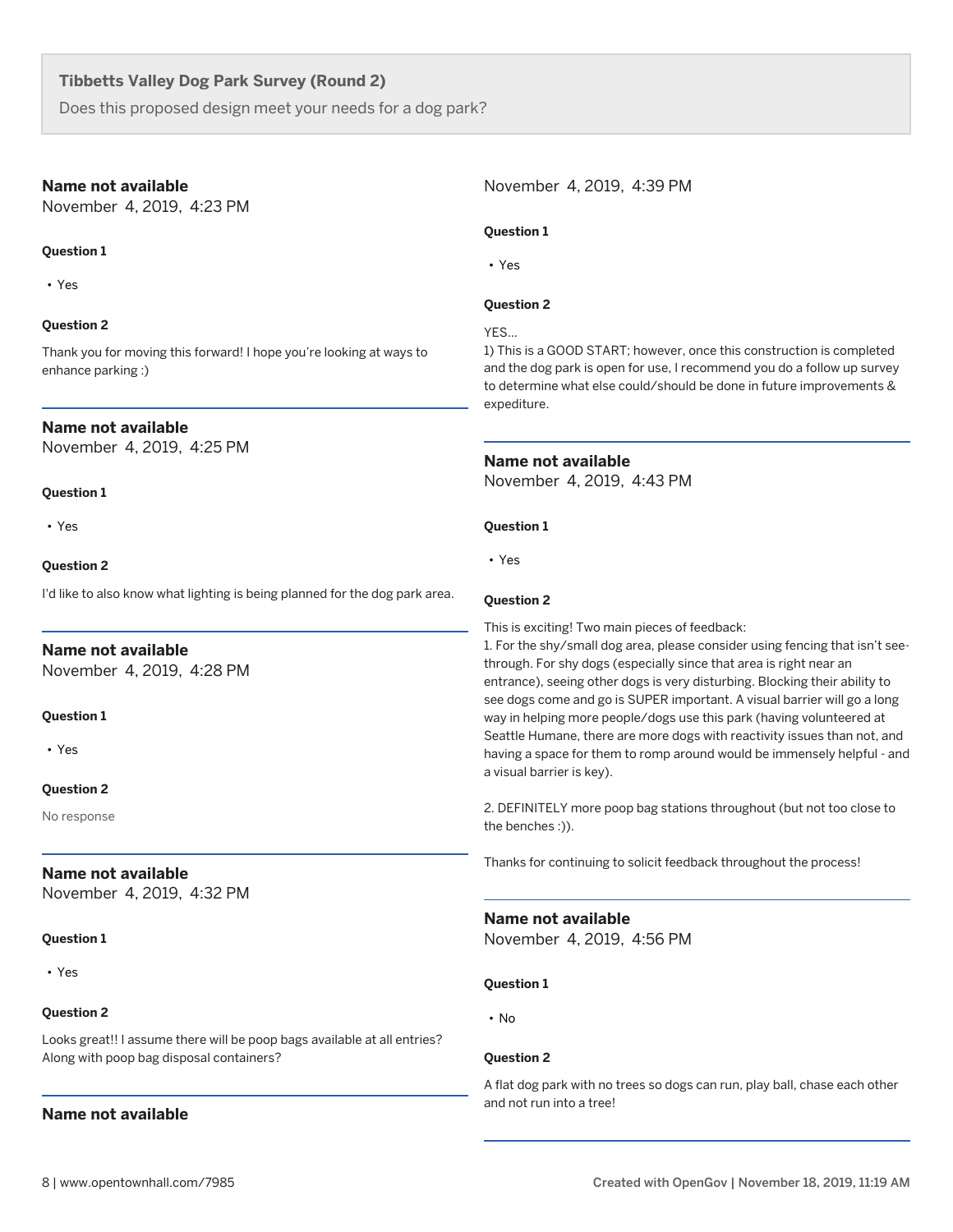Does this proposed design meet your needs for a dog park?

### **Name not available**

November 4, 2019, 5:08 PM

#### **Question 1**

• Yes

### **Question 2**

It seems trees which we love are not always conducive to dogs running around to wear off energy!

#### **Name not available**

November 4, 2019, 5:15 PM

#### **Question 1**

• Yes

#### **Question 2**

Very excited!

## **Name not available** November 4, 2019, 5:21 PM

#### **Question 1**

No response

#### **Question 2**

No response

## **Name not available**

November 4, 2019, 5:25 PM

#### **Question 1**

• No

#### **Question 2**

Are we ever going to get cost figures?

## **Name not available**

November 4, 2019, 5:28 PM **Question 1** • No **Question 2** Why 2 different surfaces? More work to maintain. Not very open. **Name not available** November 4, 2019, 5:49 PM **Question 1** • Yes **Question 2** No response **Name not available** November 4, 2019, 6:02 PM **Question 1** • Yes **Question 2** No **Name not available** November 4, 2019, 6:08 PM **Question 1** • Yes **Question 2** No response

**Name not available** November 4, 2019, 6:15 PM

#### **Question 1**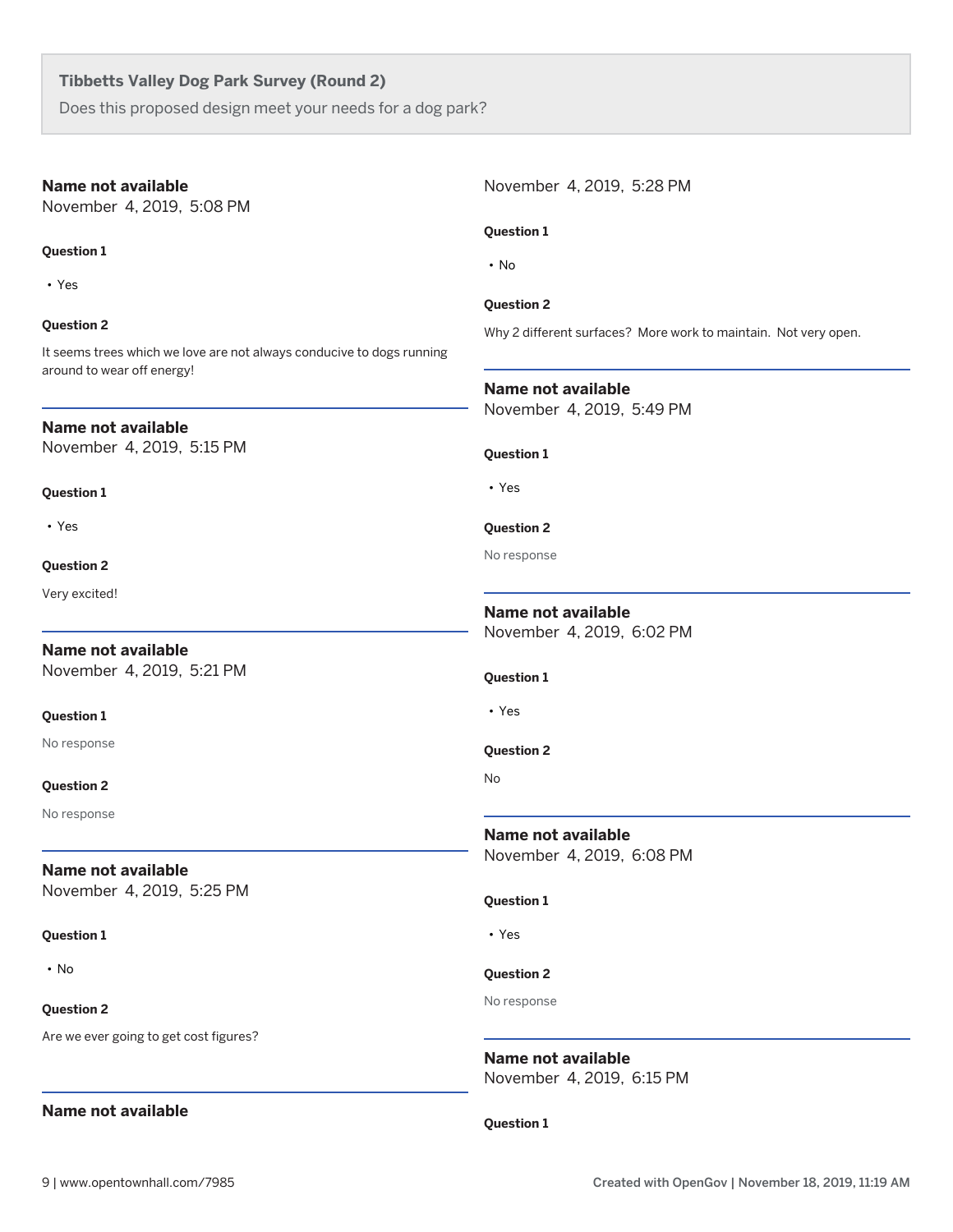Does this proposed design meet your needs for a dog park?

#### • No

#### **Question 2**

I do not find the site at Tibbetts Valley Park appropriate for a dog park, as much as I laud the city and park board for considering and lobbying for such a site. My concerns are the slope, the clay soils, the trees to remain, and the obvious attractive nuisance that the open ball/soccer fields present for retrievers to chase balls (not likely to be as attractive a location in the dog park enclosure).

I know that one of the priorities is to select and open a site as soon as possible, but I think this site will be a bust and we will be looking for a more appropriate (flatter, seasonally drier, better ball toss lines) location in the not-to-distant future.

## **Name not available**

November 4, 2019, 6:22 PM

#### **Question 1**

• Yes

#### **Question 2**

I'm glad there will be a separate area for smaller dogs. Thank you! Carol S.

## **Name not available**

November 4, 2019, 6:39 PM

#### **Question 1**

No response

#### **Question 2**

Concerned about gravel and wood chips staying in the tidy polygons drawn. Will there be railroad ties or logs holding them in those places. As dogs run and turn and stop suddenly, these substrates will go flying.

## **Name not available**

November 4, 2019, 6:44 PM

#### **Question 1**

• Yes

#### **Question 2**

This is absolutely wonderful & will do a lot for community building in Issaquah. Thank you.

#### **Name not available**

November 4, 2019, 7:17 PM

#### **Question 1**

• No

#### **Question 2**

Marymoor off leash area is 40 acres. Issaquah scrapped up 2 acres for the thousands of citizens who live here. We'll still use Marymoor. This design is a joke.

#### **Name not available**

November 4, 2019, 7:18 PM

#### **Question 1**

• Yes

#### **Question 2**

No response

#### **Name not available**

November 4, 2019, 7:19 PM

#### **Question 1**

• Yes

#### **Question 2**

No response

## **Name not available**

November 4, 2019, 7:51 PM

#### **Question 1**

• Yes

#### **Question 2**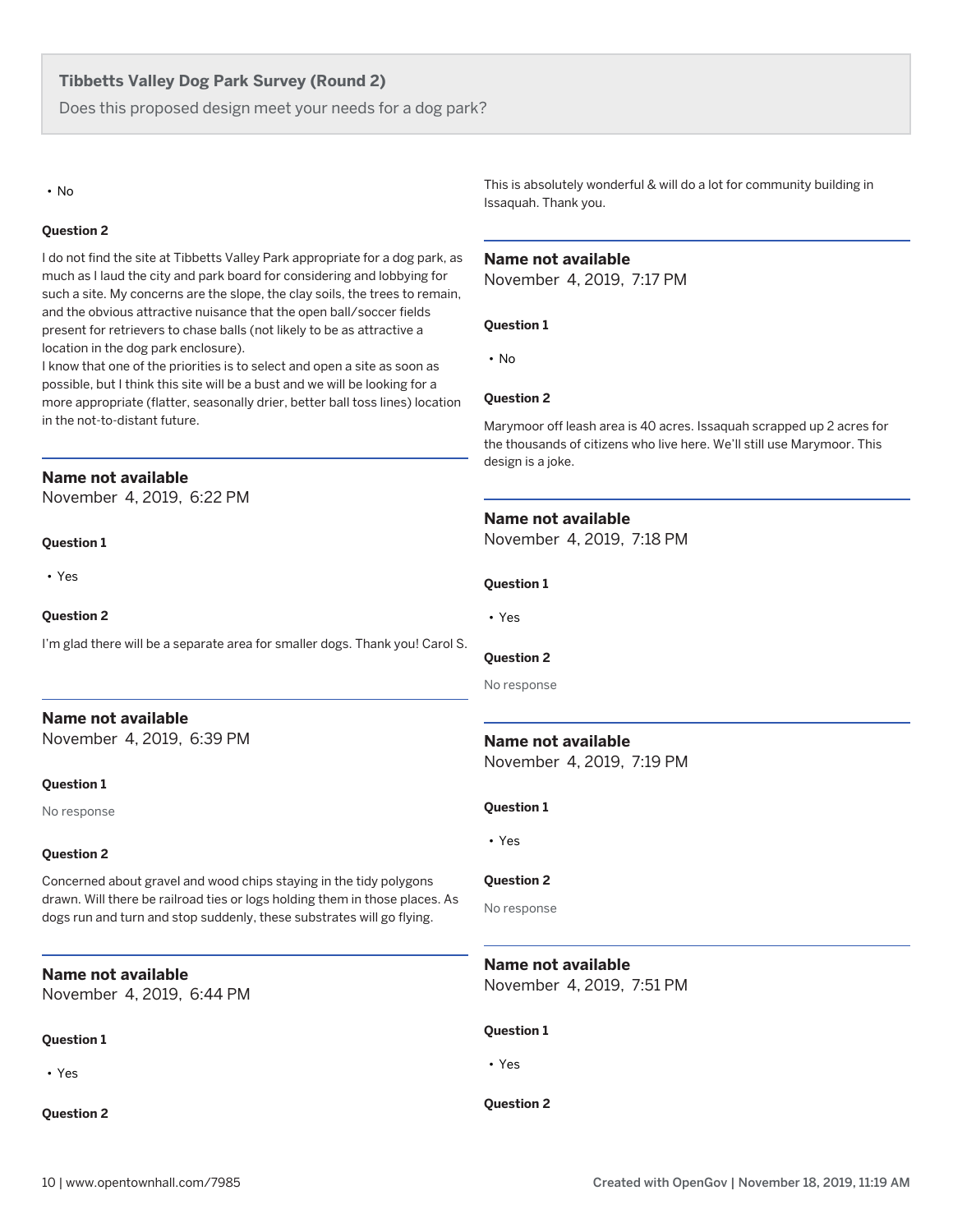Does this proposed design meet your needs for a dog park?

Looks great, nice work committee!

#### **Name not available**

November 4, 2019, 8:13 PM

#### **Question 1**

No response

#### **Question 2**

No response

## **Name not available**

November 4, 2019, 8:19 PM

#### **Question 1**

• No

#### **Question 2**

No response

## **Name not available**

November 4, 2019, 8:29 PM

#### **Question 1**

• No

#### **Question 2**

1.05 acres is very, very small. I kept hearing 2.8 acres like the size of other parks!!! We need a real piece of land. Why were we told it was bigger all this time?

## **Name not available**

November 4, 2019, 8:30 PM

#### **Question 1**

• Yes

#### **Question 2**

If it saves time and money I would say the Paw Wash station and middle

entry gate are not needed for the initial roll-out of this park. The Paw Wash station at Luther Burbank is because dogs are in the lake water. This is just a simple park so no need for bathing facilities. And having two entrances 100 feet apart isn't a huge benefit for the added cost/time.

#### **Name not available**

November 4, 2019, 9:41 PM

#### **Question 1**

• Yes

#### **Question 2**

There isn't a note for a trash/dog waste station at the entry by the wetlands or the one at the very bottom of the drawing.

It would be beneficial to have a paw washing station by the bottom/south entrance as well since it looks like it would be bark chips it could get muddy.

#### **Name not available**

November 4, 2019, 10:50 PM

#### **Question 1**

• Yes

#### **Question 2**

Love it ! Nice mix of different surfaces. should be great for our furry friends !

#### **Name not available**

November 5, 2019, 3:07 AM

#### **Question 1**

• Yes

#### **Question 2**

The undeveloped area in the middle does not appear to be a good use of space. It seems like at least reducing this undeveloped area would be a tremendous benefit, and substantially increase the usable area of the dog park. Something like a path through this area or reducing it by half to get closer to ~1.5 acres of usable/developed area would be a better choice.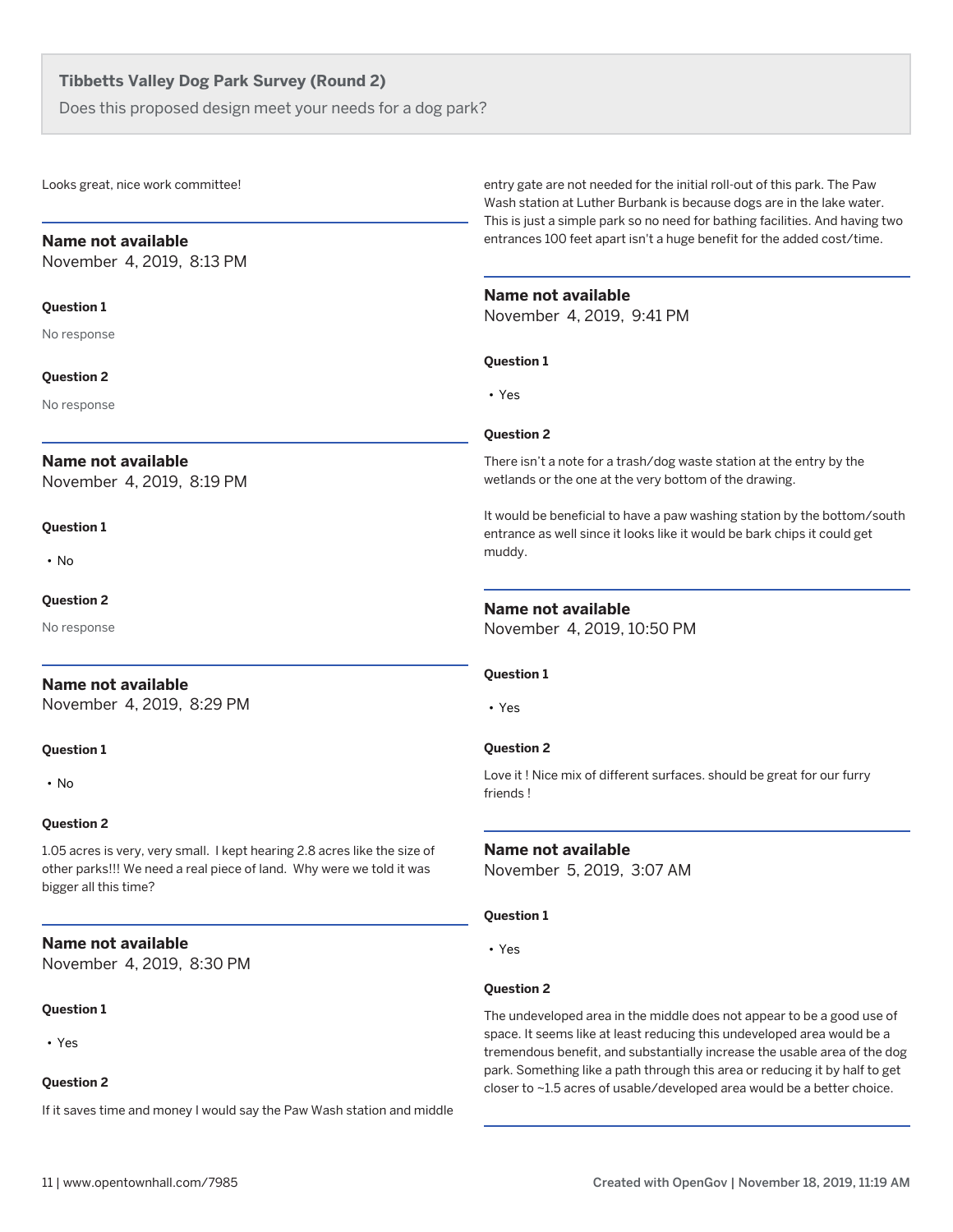Does this proposed design meet your needs for a dog park?

#### **Name not available**

November 5, 2019, 3:43 AM

#### **Question 1**

• Yes

#### **Question 2**

another paw wash station. another dog poo station and waste basket area. do not need the basketball court.

#### **Name not available**

November 5, 2019, 7:03 AM

#### **Question 1**

• Yes

#### **Question 2**

No response

## **Name not available**

November 5, 2019, 7:05 AM

#### **Question 1**

• Yes

#### **Question 2**

No response

## **Name not available**

November 5, 2019, 7:23 AM

#### **Question 1**

• Yes

## **Question 2**

No response

## **Name not available**

November 5, 2019, 7:28 AM

#### **Question 1**

• Yes

#### **Question 2**

At the last meeting, we got a bit off-track as far as fundraising ideas to cover additional/future costs. Knowing that the Arts Commission is interested in contributing something, could we use their help to create an art piece(s) that feature dogs whose owners donated a certain amount to help construct the dog park? Something similar like the bricks we have at the salmon hatchery but maybe we could offer a couple options depending on what the Arts Commission/others are willing to help out with:

- Dogs could get their paw prints in a cement paver

- Dogs and their owners have their likenesses painted on a mural (a very large donation?)

- Dogs have their name printed/carved on the fence or on the benches near the entrances or throughout the park.

- Reaching out to local businesses to ask for donations in exchange for advertisement along the park (similar to what Robinswood sometimes has).

Would the city be able to help facilitate and get together a group like S.O.D.A. for Marymoor? I think having community engagement in keeping the park would also help reduce future costs as well as build an additional sense of pride and ownership with the park (not sure if this is what the Dog Friends Group would be responsible for)

#### **Name not available**

November 5, 2019, 7:34 AM

#### **Question 1**

• Yes

#### **Question 2**

No response

**Name not available**

November 5, 2019, 8:21 AM

#### **Question 1**

• Yes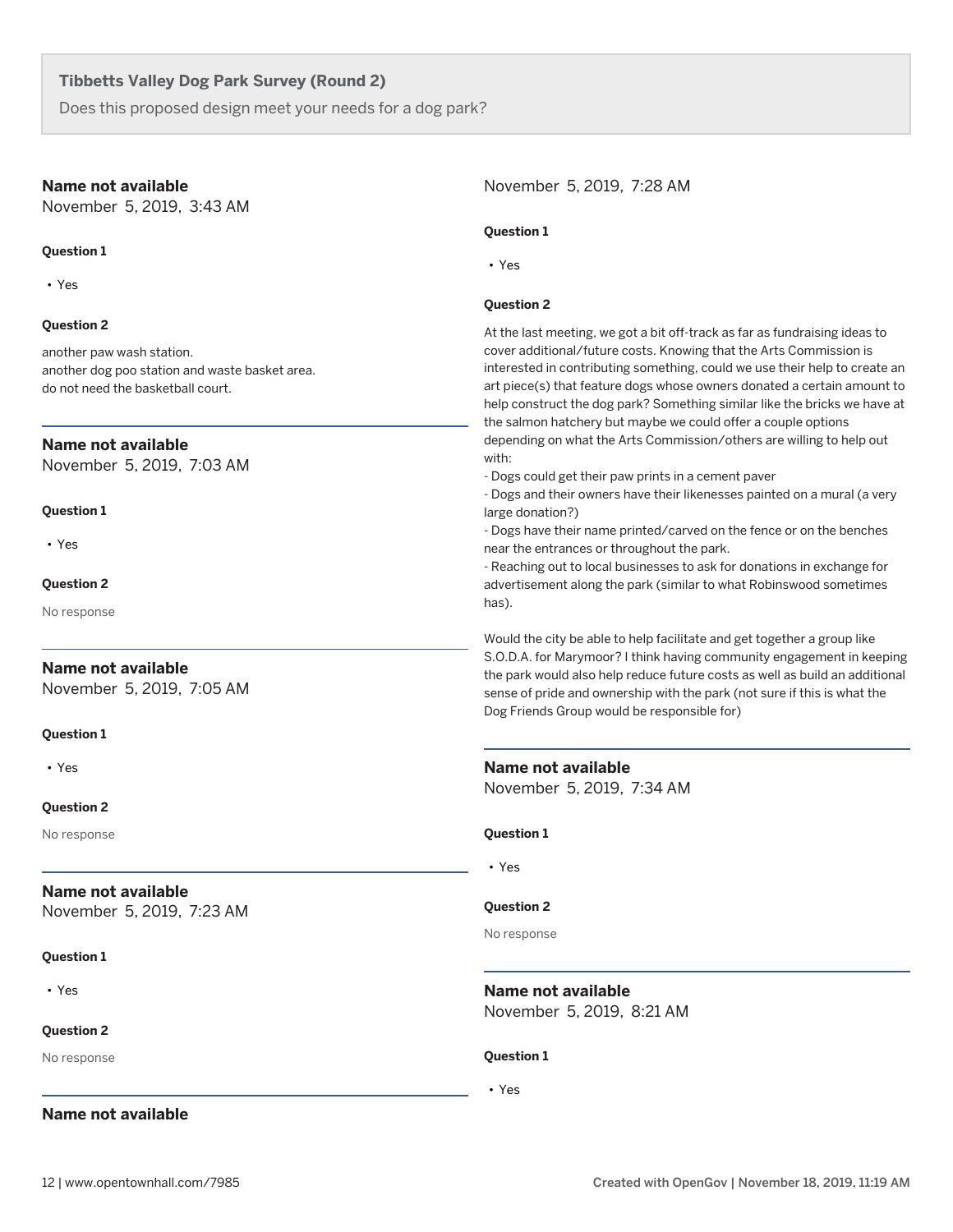Does this proposed design meet your needs for a dog park?

#### **Question 2**

No response

## **Name not available**

November 5, 2019, 8:22 AM

#### **Question 1**

• Yes

#### **Question 2**

Thank you for your consideration. A covered area with a bench, additional trash can/dog waste station between the wood chip surfacing and future opportunity area (mid point of park).

## **Name not available**

November 5, 2019, 8:45 AM

#### **Question 1**

• Yes

#### **Question 2**

Love the blended design. Thanks for including the wash stations!

**Name not available** November 5, 2019, 9:40 AM

#### **Question 1**

• Yes

## **Question 2**

I like the blending of A & B - especially the paw wash station. I do wish the useable space was larger than an acre.

## **Name not available**

November 5, 2019, 9:45 AM

## **Question 1**

• Yes

#### **Question 2**

Is it possible to add lights for evening access? With the sun setting so early during winter, it is hard for many dog owners to get to the park during daylight hours.

### **Name not available**

November 5, 2019, 10:37 AM

#### **Question 1**

• Yes

#### **Question 2**

No response

## **Name not available**

November 5, 2019, 10:38 AM

#### **Question 1**

• Yes

## **Question 2**

I like the walking paths between features. And a paw washing station is a great idea.

## **Name not available** November 5, 2019, 11:31 AM

#### **Question 1**

• Yes

#### **Question 2**

Please landscape and care for the border along 12th. Please improve crosswalks along 12th.

**Name not available** November 5, 2019, 4:13 PM

## **Question 1**

• Yes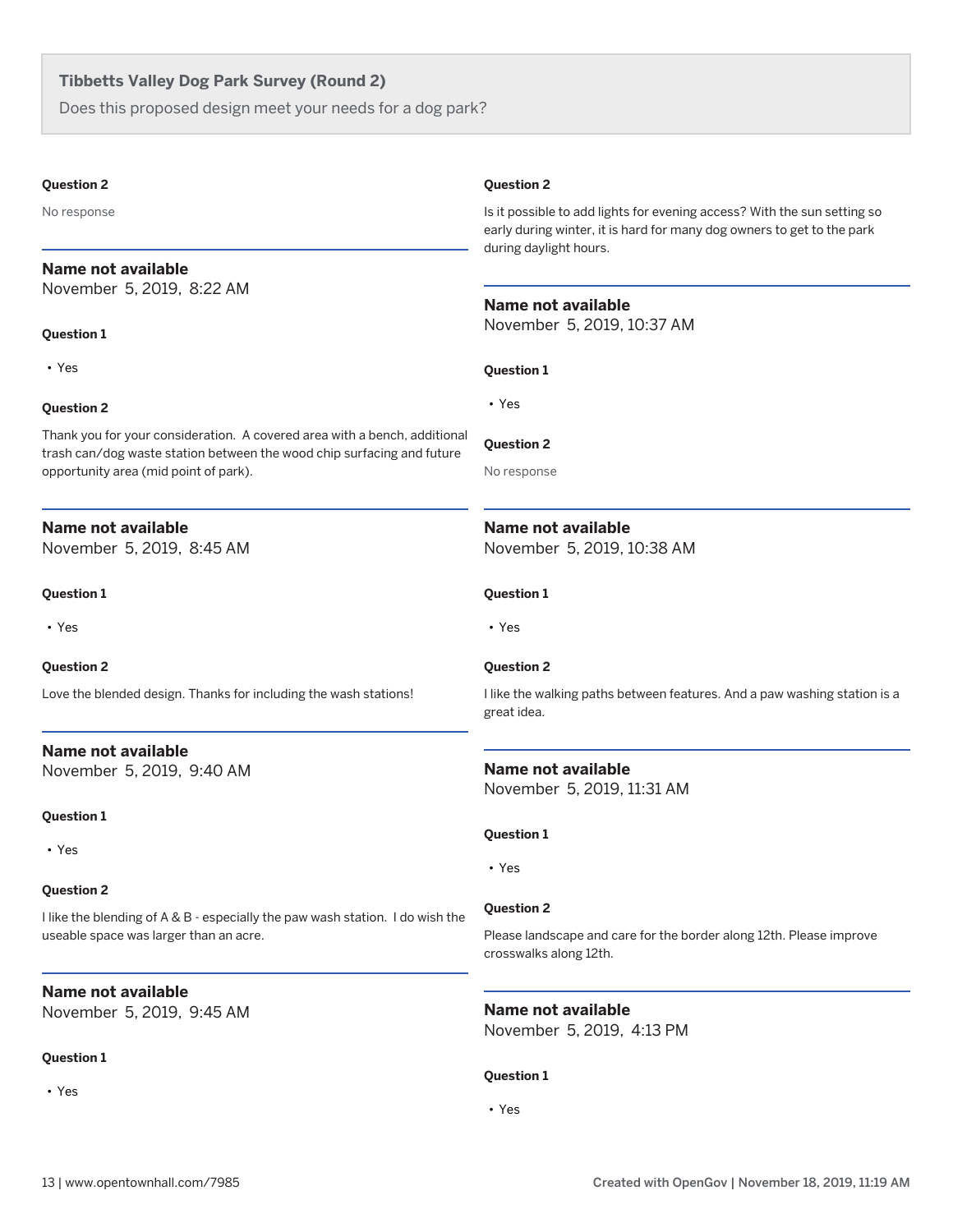Does this proposed design meet your needs for a dog park?

#### **Question 2**

No response

#### **Name not available**

November 5, 2019, 5:32 PM

#### **Question 1**

• Yes

#### **Question 2**

I love that there's wood chips and the paw wash station is near the parking lot. It would be great if there could be some sort of covered area so it's easier to stay dry if it's wet outside.

Looks like it'll be a great space!

## **Name not available**

November 5, 2019, 7:37 PM

#### **Question 1**

• Yes

#### **Question 2**

No response

#### **Name not available**

November 5, 2019, 8:26 PM

#### **Question 1**

• Yes

#### **Question 2**

No response

## **Name not available**

November 5, 2019, 8:48 PM

## **Question 1**

• No

#### **Question 2**

This is HORRIBLE!! The actual amount of space for the dogs is tiny. It is also on steep grade and there is water all over the place. Standing water in dog parks combined with poop and pee makes dogs sick. Who comes up with this dog doo of a concept? This is a dog park in name only and concept; in practicality it's a waste of space.

#### **Name not available**

November 6, 2019, 5:45 AM

#### **Question 1**

• Yes

#### **Question 2**

I am just really excited to have a dog park in Issaquah. A number of my friends have dogs and we have one large and one medium sized dog it will be so nice to meet up and let them play in a safe and controlled environment. Thank you for everything.

Also, I live in Issaquah and am an artist. I interested in contributing a piece of art to the dog park and was wondering if that was possible or what the city is looking for. My email is kimberlywilliams.art@gmail.com and I will do my best to come to the park meeting in November. Thank you!

## **Name not available**

November 6, 2019, 6:05 AM

**Question 1**

• No

#### **Question 2**

Sad

## **Name not available**

November 6, 2019, 6:06 AM

#### **Question 1**

• No

#### **Question 2**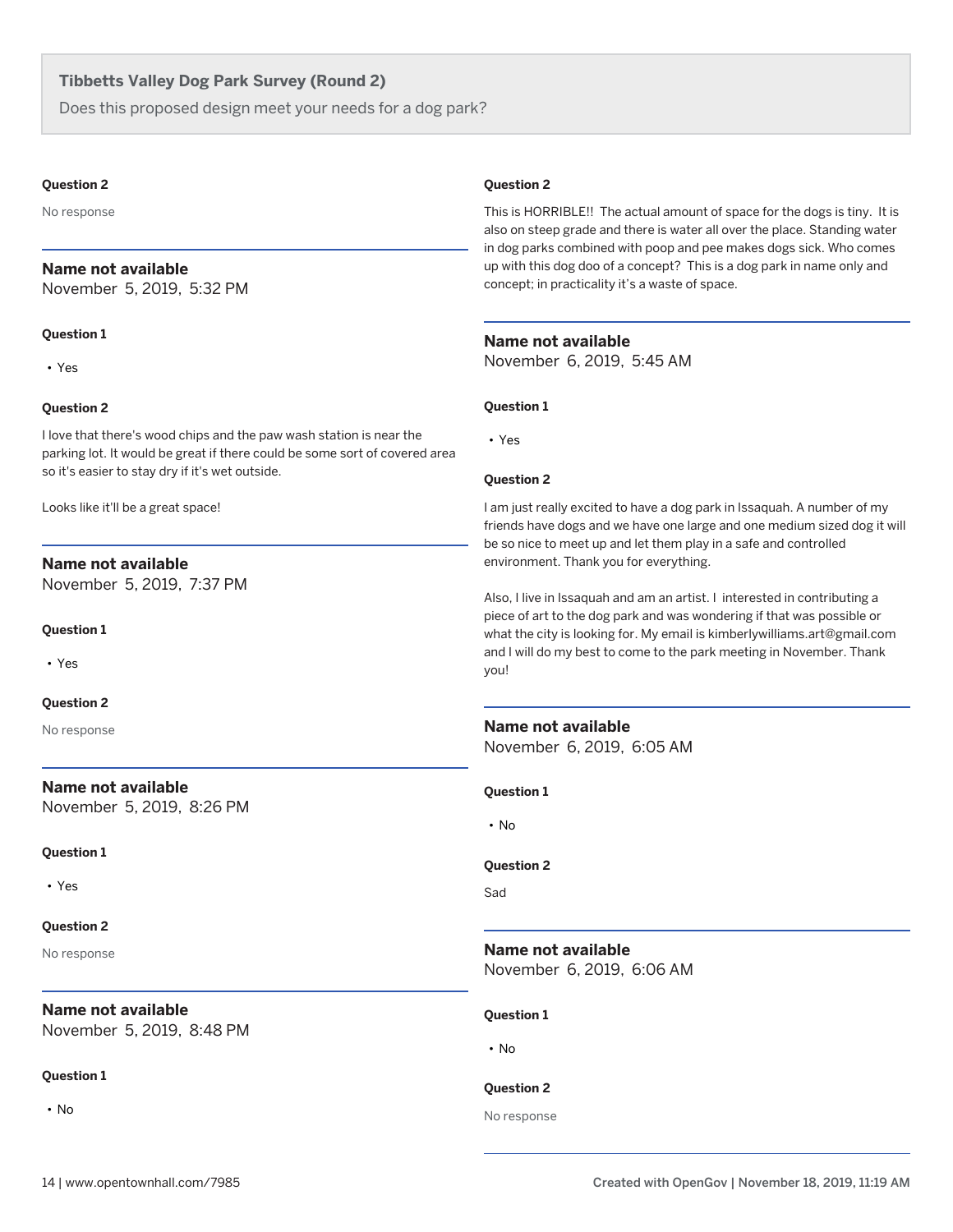Does this proposed design meet your needs for a dog park?

| <b>Name not available</b><br>November 6, 2019, 6:11 AM                                                                                                                                                               | <b>Name not available</b><br>November 6, 2019, 10:54 AM |
|----------------------------------------------------------------------------------------------------------------------------------------------------------------------------------------------------------------------|---------------------------------------------------------|
| <b>Question 1</b>                                                                                                                                                                                                    | <b>Question 1</b>                                       |
| $\cdot$ Yes                                                                                                                                                                                                          | • Yes                                                   |
| <b>Question 2</b>                                                                                                                                                                                                    | <b>Question 2</b>                                       |
| No response                                                                                                                                                                                                          | Can't wait!                                             |
| Name not available<br>November 6, 2019, 7:23 AM                                                                                                                                                                      | Name not available<br>November 6, 2019, 12:19 PM        |
| <b>Question 1</b>                                                                                                                                                                                                    | <b>Question 1</b>                                       |
| $\cdot$ Yes                                                                                                                                                                                                          | • Yes                                                   |
| <b>Question 2</b>                                                                                                                                                                                                    | <b>Question 2</b>                                       |
| No response                                                                                                                                                                                                          | No response                                             |
| <b>Name not available</b><br>November 6, 2019, 9:10 AM                                                                                                                                                               | <b>Name not available</b><br>November 6, 2019, 3:03 PM  |
| <b>Question 1</b>                                                                                                                                                                                                    | <b>Question 1</b>                                       |
| $\cdot$ No                                                                                                                                                                                                           | • No                                                    |
| <b>Question 2</b>                                                                                                                                                                                                    | <b>Question 2</b>                                       |
| The small/shy dog area is notably smaller and less interesting than rest of<br>the dog park.                                                                                                                         | No response                                             |
| What is the percentage of the dog park that is dedicated for this?<br>Why is it that small dog areas are designed more like quanantine pens<br>while the rest of the park is large and full of interesting features? | Name not available<br>November 6, 2019, 3:03 PM         |
| <b>Name not available</b>                                                                                                                                                                                            | <b>Question 1</b>                                       |
| November 6, 2019, 10:02 AM                                                                                                                                                                                           | $\cdot$ No                                              |
| <b>Question 1</b>                                                                                                                                                                                                    | <b>Question 2</b>                                       |
| • Yes                                                                                                                                                                                                                | No response                                             |
| <b>Question 2</b>                                                                                                                                                                                                    | <b>Name not available</b>                               |
| No response                                                                                                                                                                                                          | November 6, 2019, 3:04 PM                               |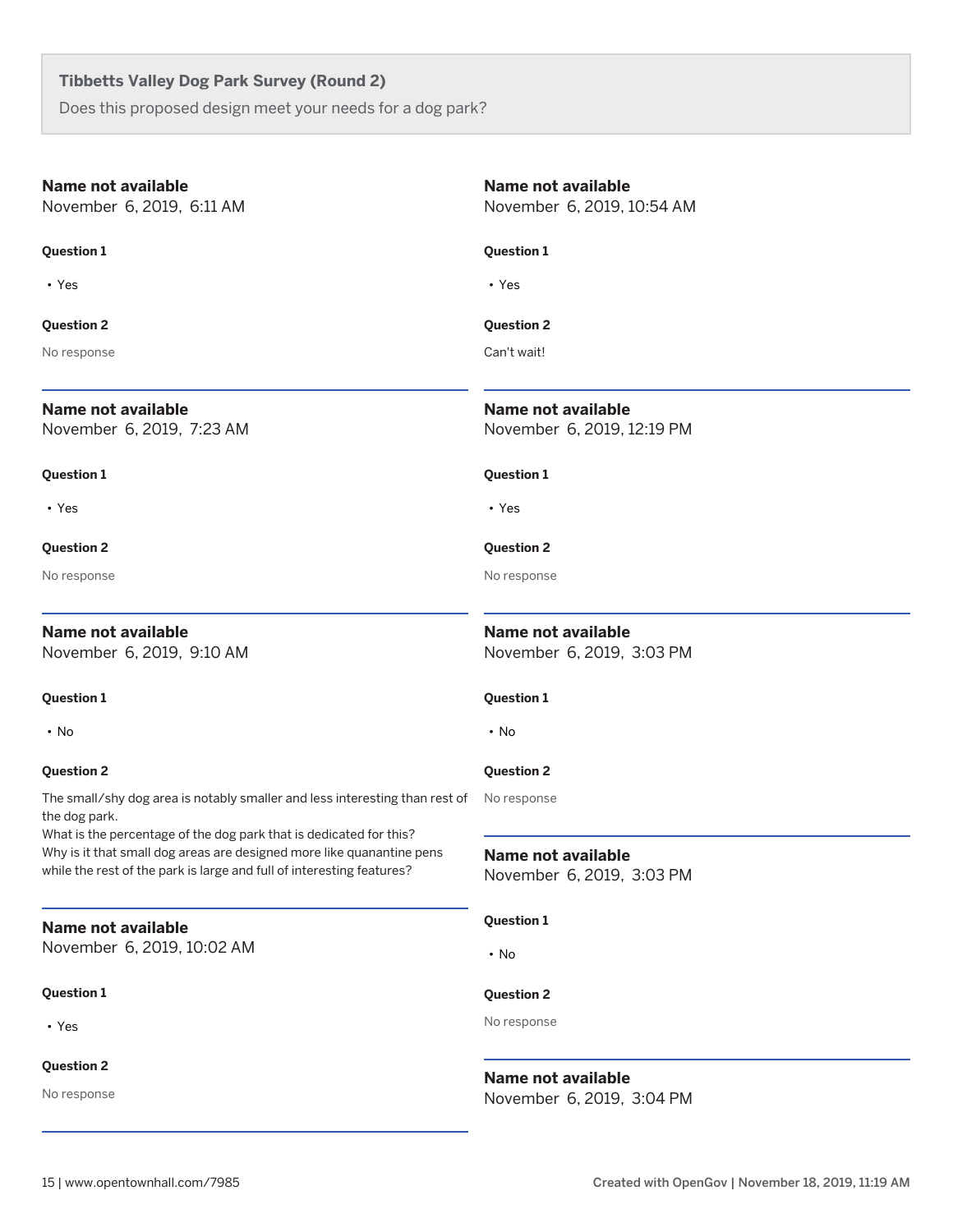Does this proposed design meet your needs for a dog park?

| <b>Question 1</b>         | <b>Question 2</b>                                                                                                                                                                                                |
|---------------------------|------------------------------------------------------------------------------------------------------------------------------------------------------------------------------------------------------------------|
| $\cdot$ No                | I do not believe there should be off-leash dog parks. If one is being<br>constructed, I believe only fenced parks should be considered for the                                                                   |
| <b>Question 2</b>         | safety of all.                                                                                                                                                                                                   |
| No response               |                                                                                                                                                                                                                  |
|                           | <b>Name not available</b>                                                                                                                                                                                        |
| Name not available        | November 6, 2019, 8:59 PM                                                                                                                                                                                        |
| November 6, 2019, 3:04 PM | <b>Question 1</b>                                                                                                                                                                                                |
| <b>Question 1</b>         | • Yes                                                                                                                                                                                                            |
| $\cdot$ No                | <b>Question 2</b>                                                                                                                                                                                                |
| <b>Question 2</b>         | Please disclose how much usable space exists after you deduct the                                                                                                                                                |
| No response               | "future opportunity" area which will be fenced off.<br>The lower wetland should also be fenced off to protect the area. The<br>adjacent trail is very close and would likely contribute to an adverse<br>impact. |
| <b>Name not available</b> | It would be nice to plan for a future covered area that could be added later                                                                                                                                     |
| November 6, 2019, 3:05 PM | when funding is available.<br>Concerned about drainage and surface covering to prevent muddy                                                                                                                     |
| <b>Question 1</b>         | conditions.<br>Suggest waste containers are not placed close to benches.                                                                                                                                         |
| $\cdot$ No                |                                                                                                                                                                                                                  |
| <b>Question 2</b>         |                                                                                                                                                                                                                  |
| No response               | Name not available<br>November 7, 2019, 7:41 AM                                                                                                                                                                  |
| Name not available        |                                                                                                                                                                                                                  |
| November 6, 2019, 3:06 PM | <b>Question 1</b>                                                                                                                                                                                                |
| <b>Question 1</b>         | $\cdot$ Yes                                                                                                                                                                                                      |
| $\cdot$ No                | <b>Question 2</b>                                                                                                                                                                                                |
| <b>Question 2</b>         | No response                                                                                                                                                                                                      |
| No response               |                                                                                                                                                                                                                  |
|                           | <b>Name not available</b><br>November 7, 2019, 11:09 PM                                                                                                                                                          |
| Name not available        |                                                                                                                                                                                                                  |
| November 6, 2019, 3:47 PM | <b>Question 1</b>                                                                                                                                                                                                |
| <b>Question 1</b>         | • Yes                                                                                                                                                                                                            |
| $\cdot$ No                | <b>Question 2</b>                                                                                                                                                                                                |
|                           |                                                                                                                                                                                                                  |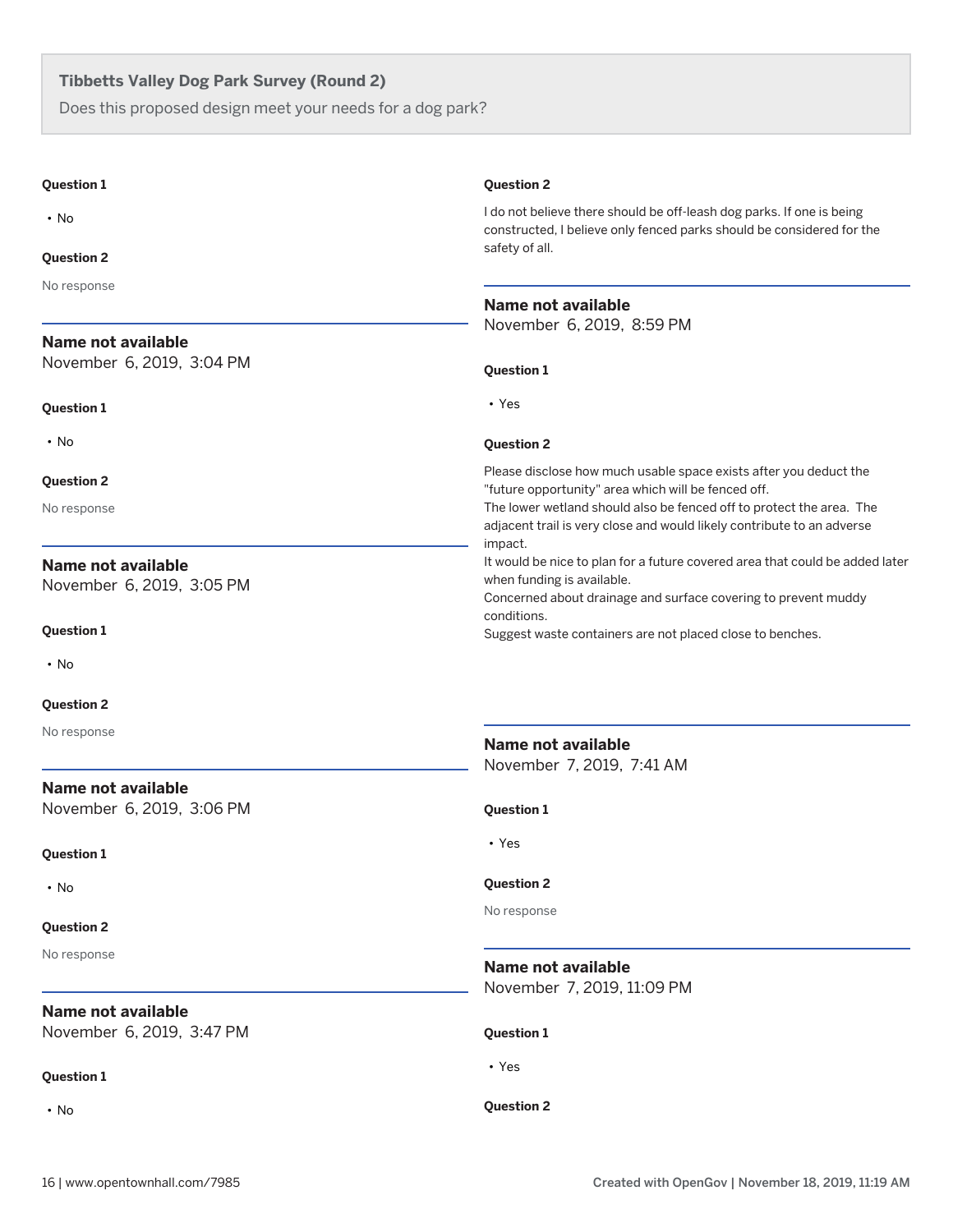Does this proposed design meet your needs for a dog park?

### **Name not available**

November 8, 2019, 7:05 AM

#### **Question 1**

• Yes

#### **Question 2**

No response

#### **Name not available**

November 8, 2019, 8:31 AM

#### **Question 1**

• Yes

#### **Question 2**

No response

## **Name not available**

November 8, 2019, 8:38 AM

#### **Question 1**

No response

#### **Question 2**

No response

## **Name not available**

November 8, 2019, 8:42 AM

#### **Question 1**

• No

#### **Question 2**

Why are we building a dog park? Don't we have better needs to be served in the city, like traffic and traffic?

#### **Name not available**

November 8, 2019, 9:12 AM

#### **Question 1**

• Yes

#### **Question 2**

No response

**Name not available** November 8, 2019, 9:13 AM

#### **Question 1**

• Yes

#### **Question 2**

We are just excited to have a dog park and will definitely bring our dogs. It would be great to have a clear path & good signage from the downtown Issaquah trail to Tibbets so that we can walk there and avoid driving/parking.

#### **Name not available**

November 8, 2019, 9:57 AM

#### **Question 1**

• Yes

#### **Question 2**

No response

## **Name not available**

November 8, 2019, 10:07 AM

#### **Question 1**

• Yes

## **Question 2**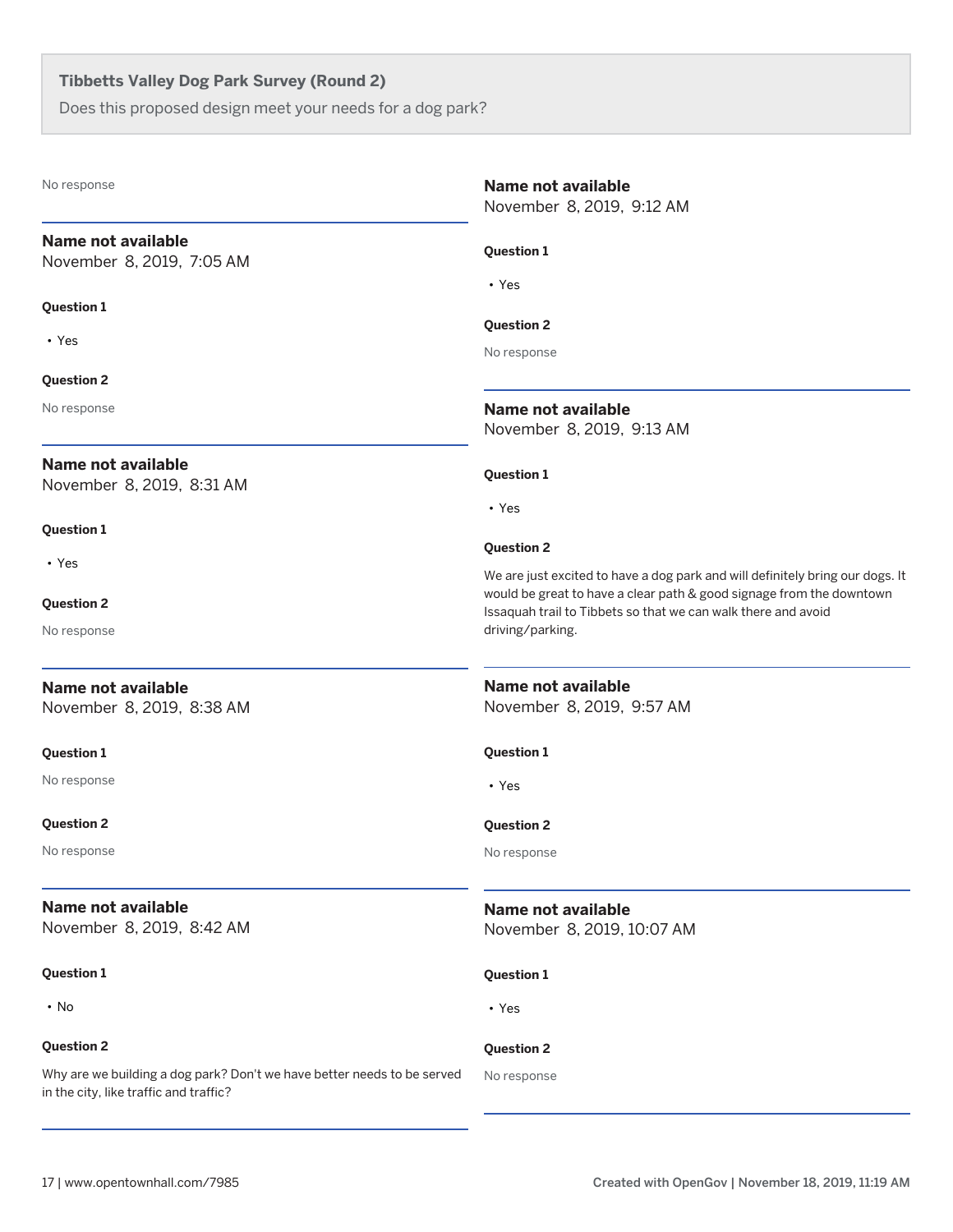Does this proposed design meet your needs for a dog park?

#### **Name not available**

November 8, 2019, 10:26 AM

#### **Question 1**

• Yes

#### **Question 2**

Love the idea. Any dog park is better than no dog park. It wash station is a must. I have seen some comments from folks that don't obviously on dogs. Even if you don't own a dog, you should like this idea as it gives dog owners a good place to go and not use the public parks as a dog park. I really hope this comes to fruition

#### **Name not available**

November 8, 2019, 12:58 PM

#### **Question 1**

• Yes

#### **Question 2**

No response

## **Name not available**

November 8, 2019, 1:47 PM

#### **Question 1**

• Yes

#### **Question 2**

No response

## **Name not available**

November 8, 2019, 4:29 PM

#### **Question 1**

• Yes

#### **Question 2**

A second transh can at the other entry

#### **Name not available**

November 8, 2019, 6:12 PM

#### **Question 1**

• Yes

#### **Question 2**

What is an unclassified wetland - and are those areas adequately protected from pet waste and people tracking/ run-off? Is the shy/small dog area also available to larger dogs who may not do well with large groups? I have a larger shelter dog- also shy - and have a hard time finding spaces (e.g., a quick game of off-leash catch/socializing) for him too. It helps in socializing to bring these larger, shy dogs to off-leash park visits, in play areas that can accommodate their "shyness" too.

#### **Name not available**

November 8, 2019, 8:28 PM

**Question 1**

• No

#### **Question 2**

No response

## **Name not available**

November 9, 2019, 9:01 AM

#### **Question 1**

• Yes

#### **Question 2**

No response

## **Name not available**

November 9, 2019, 10:25 AM

#### **Question 1**

• Yes

#### **Question 2**